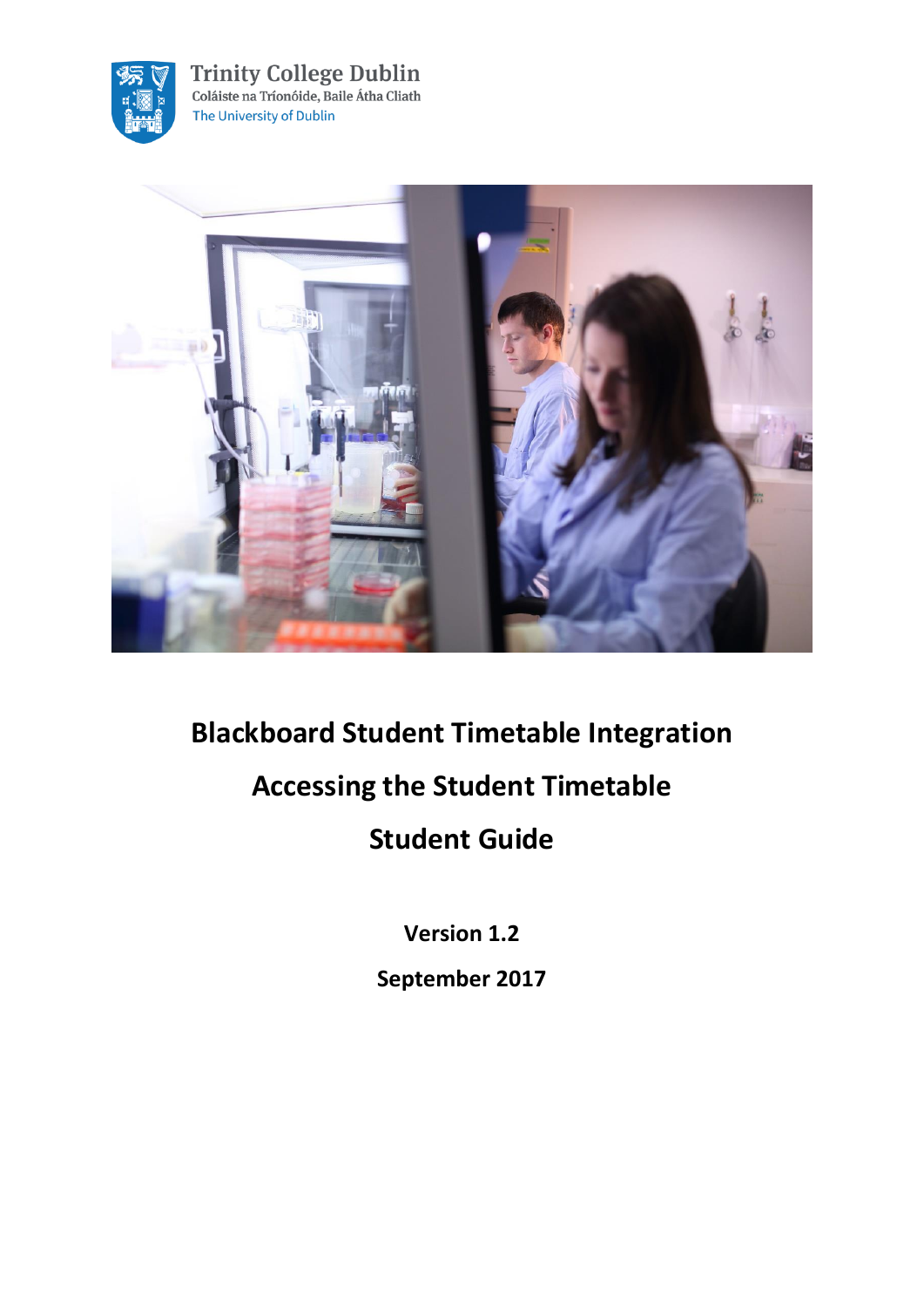

## **Table of contents**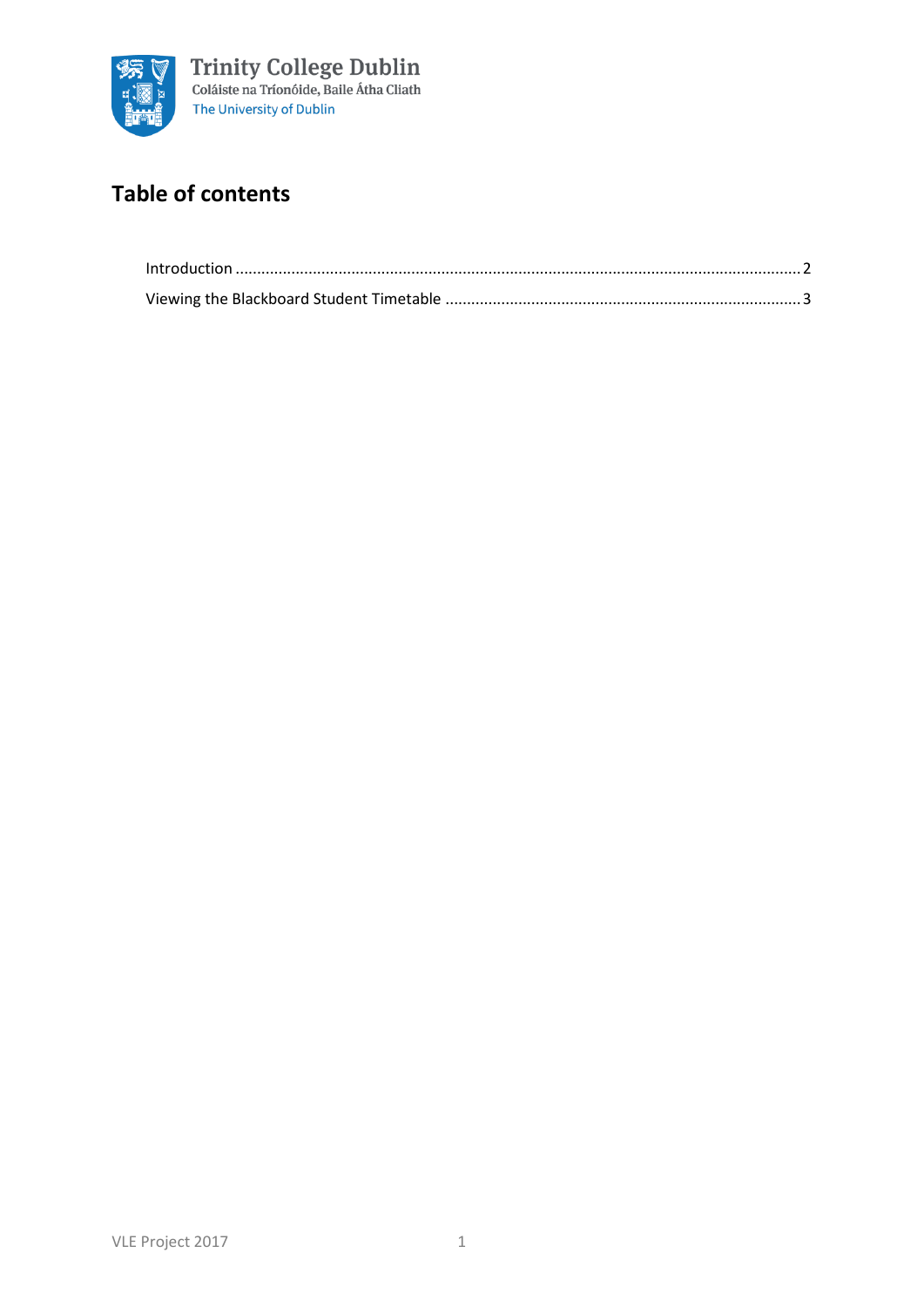

## <span id="page-2-0"></span>**Introduction**

Currently students can view their personal timetable via SITS [\(https://my.tcd.ie\).](https://my.tcd.ie/)

With this new Blackboard integration, students will now be able to view their timetable directly on their Blackboard calendar. Students can see what time their classes are at, where their classes are taking place and who their lecturers for the classes are. It is important for students to remember that they should double check their calendar in SITS if they are unsure that the information in the Blackboard timetable is up to date. This is because the Blackboard timetable is only updated once a day and so the information may not be as accurate as what is available from the timetable in SITS.

The timetable is not available for students in the Blackboard app. If you have any issues or need support with the Blackboard student timetable, you should contact the [IT Services Helpdesk.](https://www.tcd.ie/itservices/help/it-service-desk-contact.php) If you have a query about your timetable itself (unrelated to the Blackboard timetable), you should contact your school's administrator.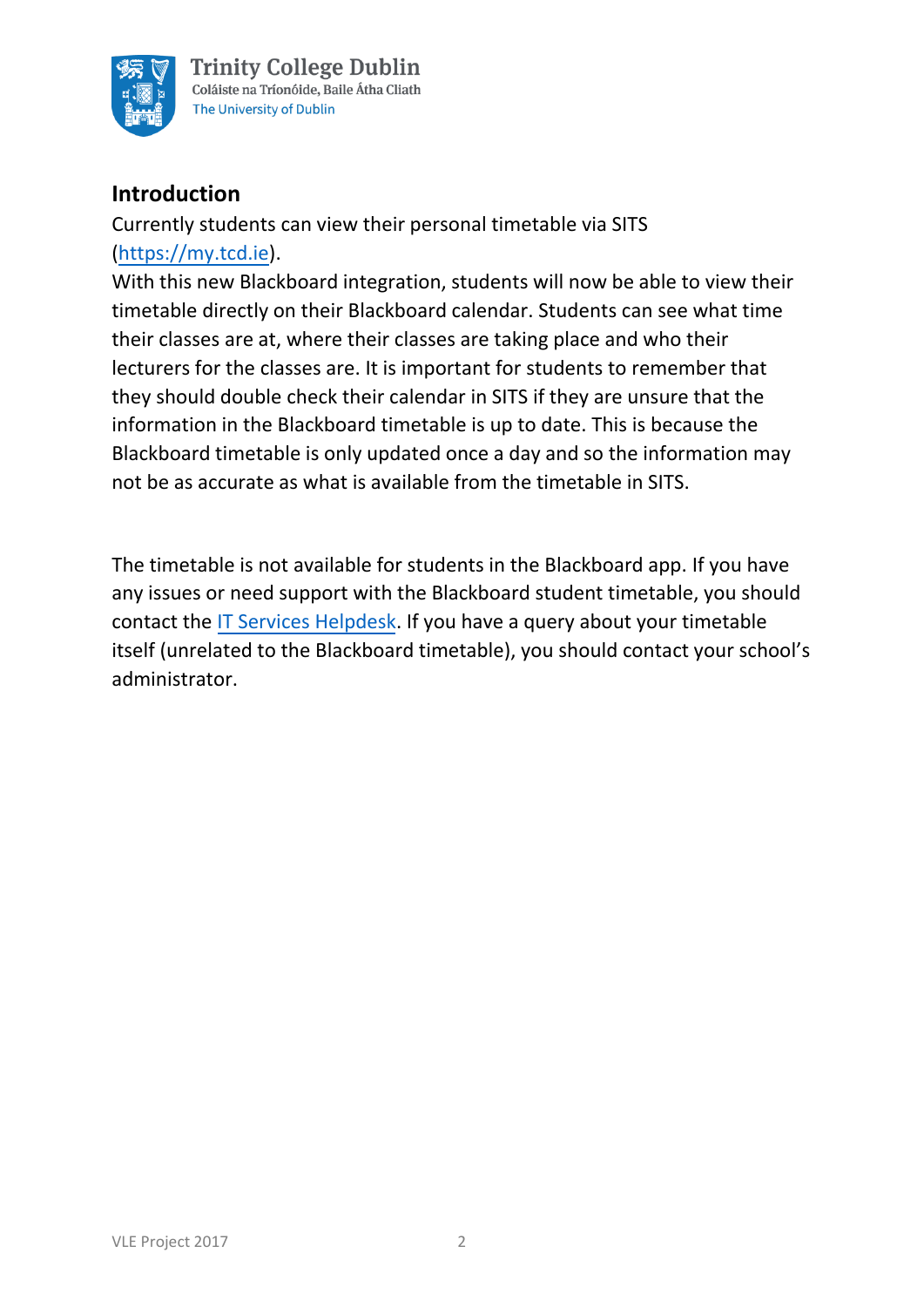

## <span id="page-3-0"></span>**Viewing the Blackboard Student Timetable**

1. Log into Blackboard Learn [\(http://mymodule.tcd.ie\)](http://mymodule.tcd.ie/).

| Username: sleonard |  |
|--------------------|--|
| Password:          |  |
| Login              |  |

2. On the left-hand side, under the 'Tools' heading you will see a link for 'Calendar'. Click on this link.

| <b>Tools</b>              |  |
|---------------------------|--|
| Announcements             |  |
| Calendar                  |  |
| My Grades                 |  |
| <b>Tasks</b>              |  |
| <b>Send Email</b>         |  |
| <b>Enterprise Surveys</b> |  |
| Goals                     |  |
|                           |  |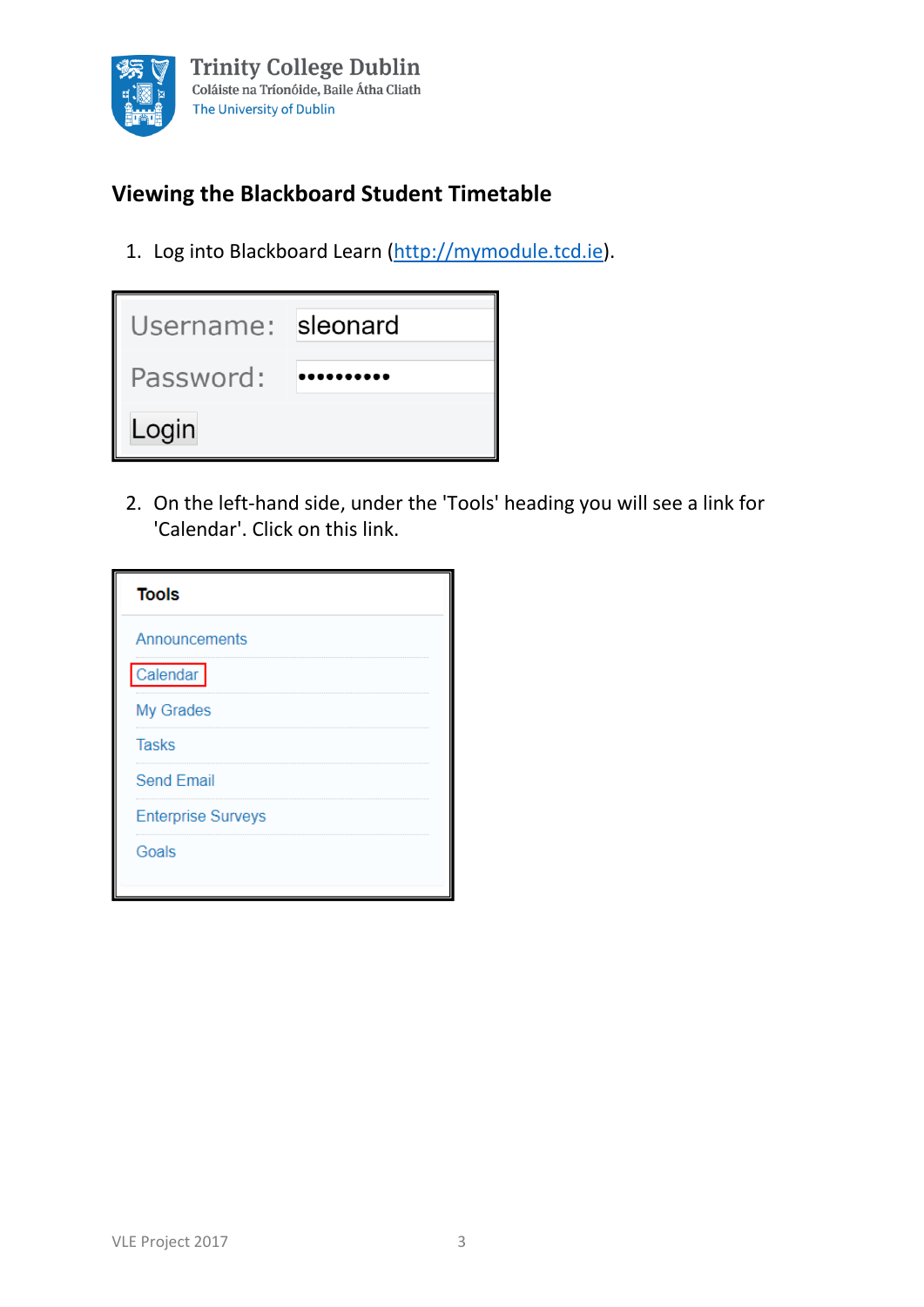

3. You will be brought to a view of the current month's calendar. You should see events from the University Events Calendar and entries for each of your timetabled classes, as well any additional module specific events or Blackboard assignments that your lecturer has set up.



4. The section on the lower left-hand side called 'Calendars' will allow you to turn calendar visibility off and on by using the checkboxes. By default, the Student Timetable will be visible.

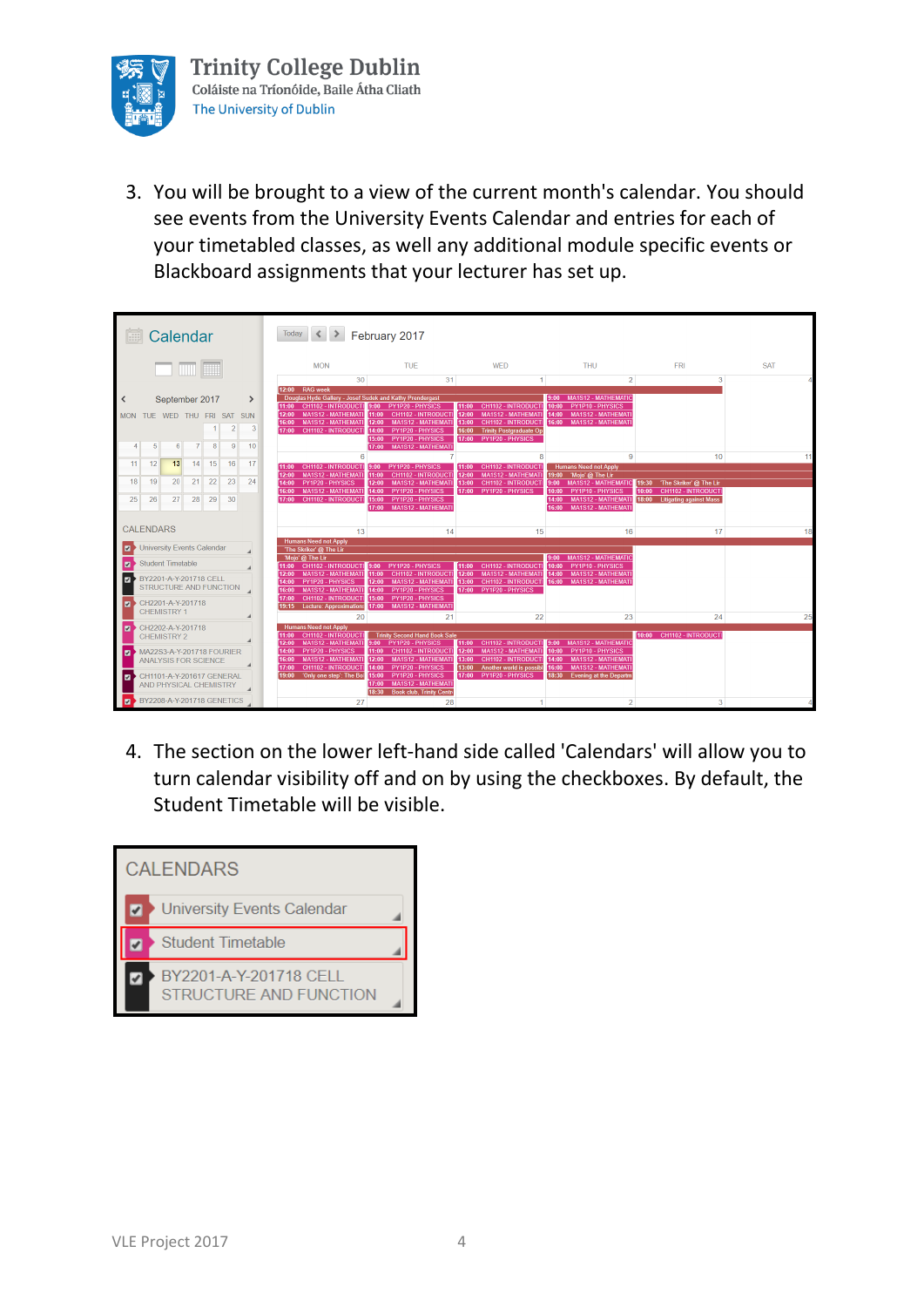

5. The three icon buttons in the top left will allow you to switch between a daily view, a weekly view and the default monthly view. The weekly view is the most useful for seeing how your classes are scheduled over a week.

|                                                                                 |                                                     |                                                          | <b>THE REAL</b> |    |                |               |                | <b>MON 6/2</b>                                    | <b>TUE 7/2</b>                                   | <b>WED 8/2</b>                                   | <b>THU 9/2</b>                                   | <b>FRI 10/2</b>                                   |
|---------------------------------------------------------------------------------|-----------------------------------------------------|----------------------------------------------------------|-----------------|----|----------------|---------------|----------------|---------------------------------------------------|--------------------------------------------------|--------------------------------------------------|--------------------------------------------------|---------------------------------------------------|
|                                                                                 |                                                     |                                                          |                 |    |                |               | All Day        |                                                   |                                                  |                                                  |                                                  |                                                   |
| ≺                                                                               |                                                     | September 2017                                           |                 |    |                | $\rightarrow$ | 5              |                                                   |                                                  |                                                  |                                                  |                                                   |
|                                                                                 |                                                     | MON TUE WED THU FRI SAT SUN                              |                 |    |                |               | 6              |                                                   |                                                  |                                                  |                                                  |                                                   |
|                                                                                 |                                                     |                                                          |                 |    | $\overline{2}$ | 3             |                |                                                   |                                                  |                                                  |                                                  |                                                   |
| 4                                                                               | $\sqrt{5}$                                          | 6                                                        | $\overline{7}$  | 8  | 9              | 10            | $\overline{7}$ |                                                   |                                                  |                                                  |                                                  |                                                   |
| 11                                                                              | 12                                                  | 13                                                       | 14              | 15 | 16             | 17            | 8              |                                                   |                                                  |                                                  |                                                  |                                                   |
| 18                                                                              | 19                                                  | 20                                                       | 21              | 22 | 23             | 24            |                |                                                   |                                                  |                                                  |                                                  |                                                   |
| 25                                                                              | 26                                                  | 27                                                       | 28              | 29 | 30             |               | 9              |                                                   | $9.00 - 10.00$<br>PY1P20 - PHYSICS               |                                                  | $9:00 - 10:00$<br><b>MA1S12 - MATHEMATICS F</b>  |                                                   |
|                                                                                 |                                                     |                                                          |                 |    |                |               | 10             |                                                   |                                                  |                                                  | 10:00 - 13:00<br>PY1P10 - PHYSICS                | $10:00 - 13:00$<br><b>CH1102 - INTRODUCTION T</b> |
|                                                                                 | <b>CALENDARS</b>                                    |                                                          |                 |    |                |               |                | $11:00 - 12:00$                                   | $11:00 - 12:00$                                  | $11:00 - 12:00$                                  |                                                  |                                                   |
|                                                                                 |                                                     |                                                          |                 |    |                |               | 11             | <b>CH1102 - INTRODUCTION T</b>                    | CH1102 - INTRODUCTION                            | <b>CH1102 - INTRODUCTION 1</b>                   |                                                  |                                                   |
| <b>University Events Calendar</b><br><b>Student Timetable</b><br>$\blacksquare$ |                                                     |                                                          |                 |    |                |               | 12             | 12:00 - 13:00<br>MA1S12 - MATHEMATICS FO          | $12:00 - 13:00$<br><b>MA1S12 - MATHEMATICS F</b> | $12:00 - 13:00$<br><b>MA1S12 - MATHEMATICS F</b> |                                                  |                                                   |
| BY2201-A-Y-201718 CELL                                                          |                                                     |                                                          |                 |    |                |               | 13             |                                                   |                                                  | $13:00 - 14:00$                                  |                                                  |                                                   |
| STRUCTURE AND FUNCTION                                                          |                                                     |                                                          |                 |    |                |               |                |                                                   |                                                  | <b>CH1102 - INTRODUCTION 1</b>                   |                                                  |                                                   |
| CH2201-A-Y-201718<br>$\overline{a}$<br><b>CHEMISTRY 1</b>                       |                                                     |                                                          |                 |    |                |               |                | $14$ $14:00 - 15:00$<br>PY1P20 - PHYSICS          | $14:00 - 15:00$<br>PY1P20 - PHYSICS              |                                                  | $14:00 - 15:00$<br><b>MA1S12 - MATHEMATICS F</b> |                                                   |
| CH2202-A-Y-201718<br>$\blacksquare$<br><b>CHEMISTRY 2</b>                       |                                                     |                                                          |                 |    |                |               | 15             |                                                   | $15:00 - 16:00$<br>PY1P20 - PHYSICS              |                                                  |                                                  |                                                   |
| $\blacksquare$                                                                  |                                                     | MA22S3-A-Y-201718 FOURIER<br><b>ANALYSIS FOR SCIENCE</b> |                 |    |                |               |                | 16 16:00 - 17:00<br><b>MA1S12 - MATHEMATICS F</b> |                                                  |                                                  | $16:00 - 17:00$<br><b>MA1S12 - MATHEMATICS F</b> |                                                   |
| $\overline{a}$                                                                  | CH1101-A-Y-201617 GENERAL<br>AND PHYSICAL CHEMISTRY |                                                          |                 |    |                |               | 17             | $17:00 - 18:00$<br><b>CH1102 - INTRODUCTION T</b> | $17:00 - 18:00$<br><b>MA1S12 - MATHEMATICS F</b> | $17:00 - 18:00$<br>PY1P20 - PHYSICS              |                                                  |                                                   |
| ø                                                                               |                                                     | BY2208-A-Y-201718 GENETICS                               |                 |    |                |               | 18             |                                                   |                                                  |                                                  |                                                  |                                                   |

6. On the calendar, you should see your various classes that are scheduled over the coming weeks. It is important to make sure and check the SITS calendar if in doubt regarding anything about your timetabled classes.